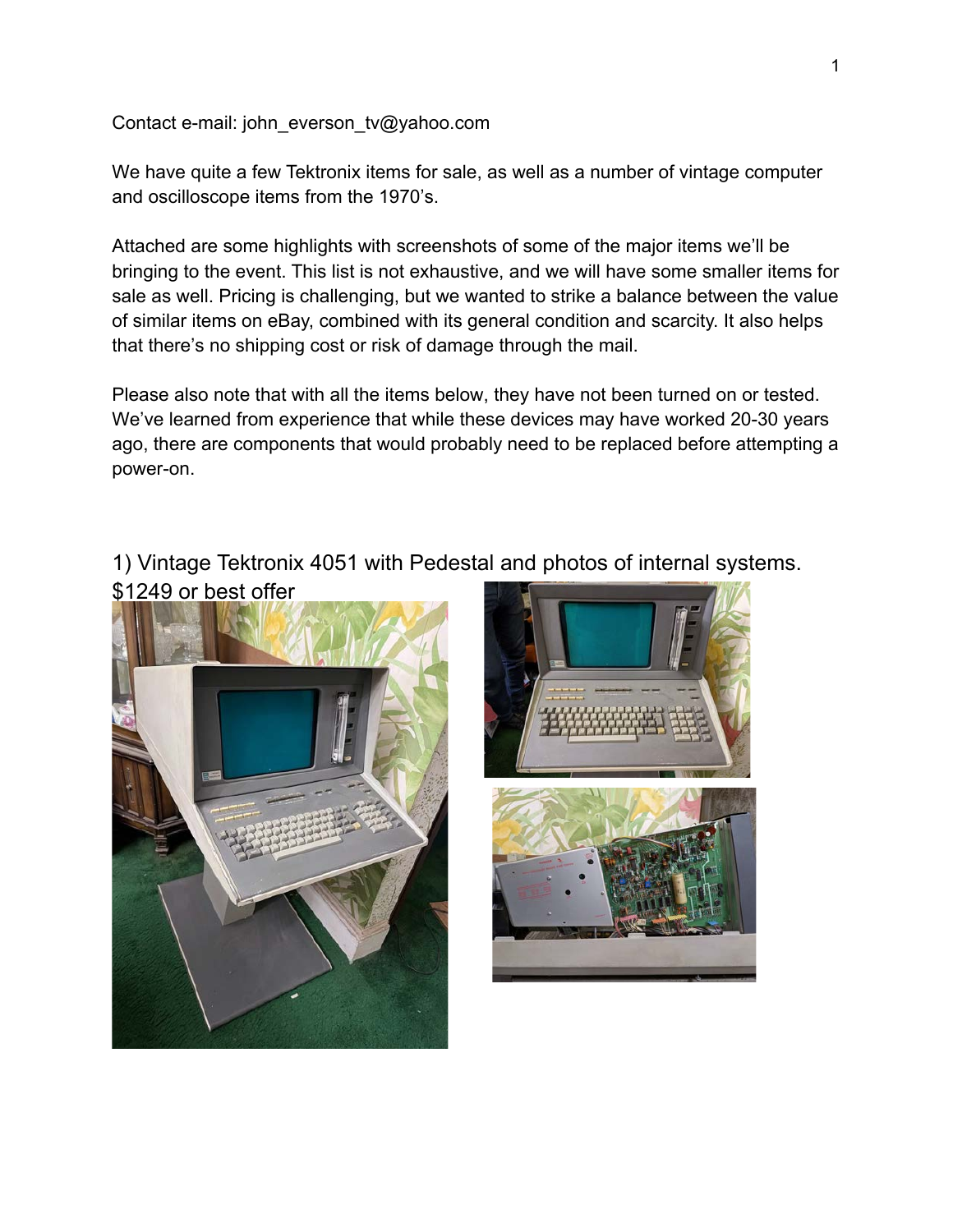

2. Vintage Tektronix 4012 with Pedestal and photos of internal systems. \$950 or best offer



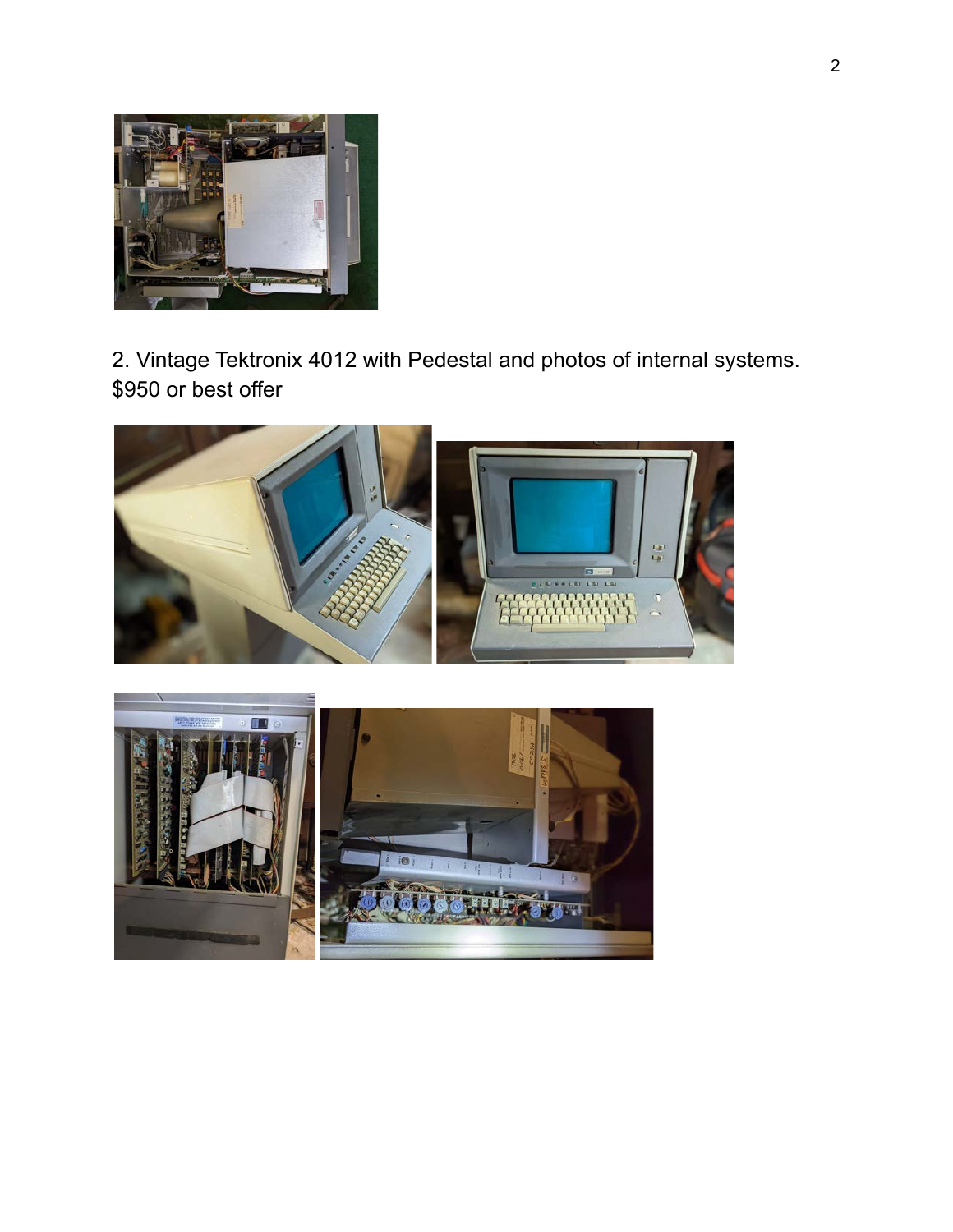3. Vintage 4052A with Pedestal and photos of internal systems \$1500 or best offer





4. Two (2) Tektronix Tape Drives \$175 each or \$300 together

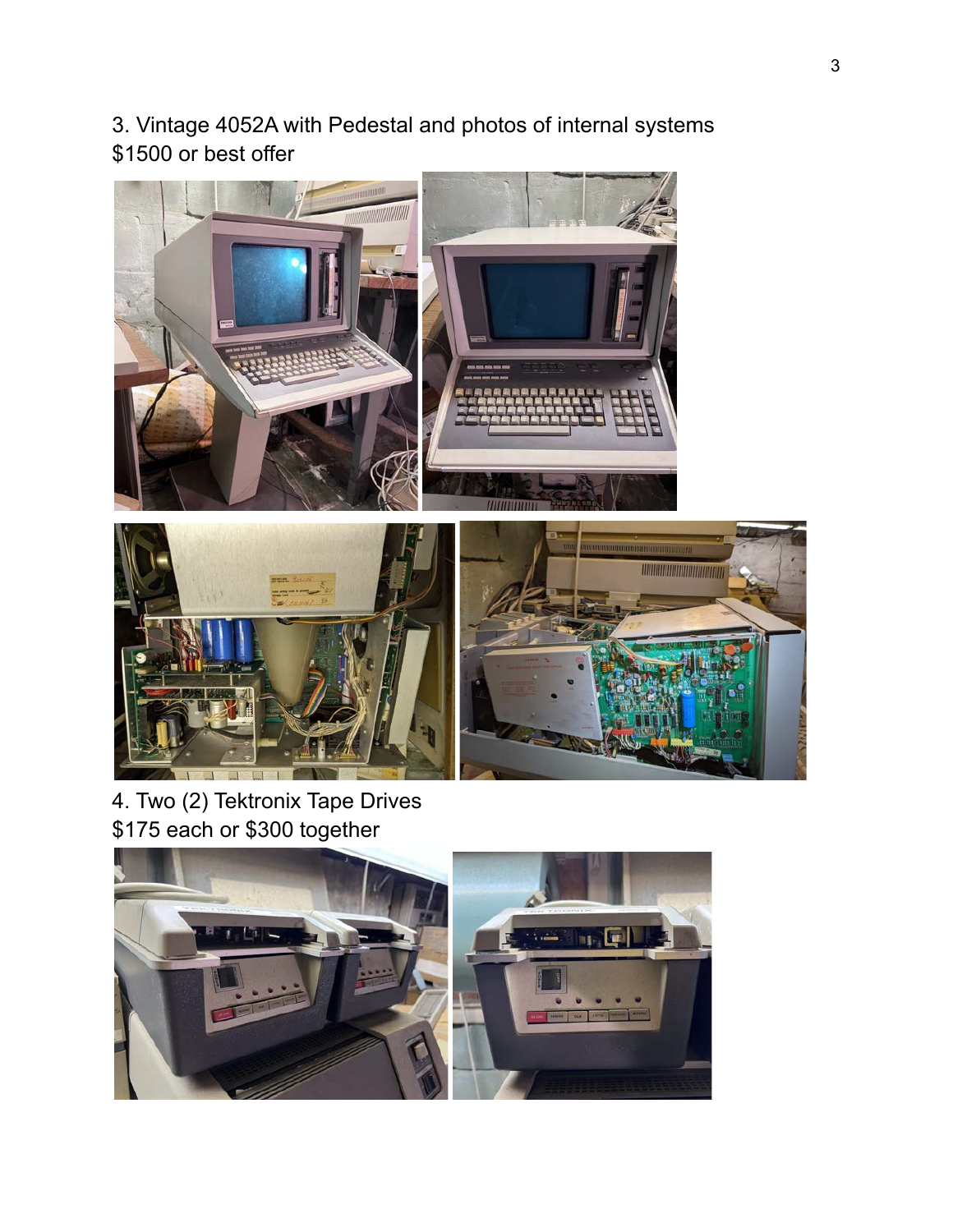5.Two (2) Tektronix 4907 Disk Drives \$250 each or \$400 for whole set



6. Tektronix 4611 Electrostatic Printer \$149 or best offer

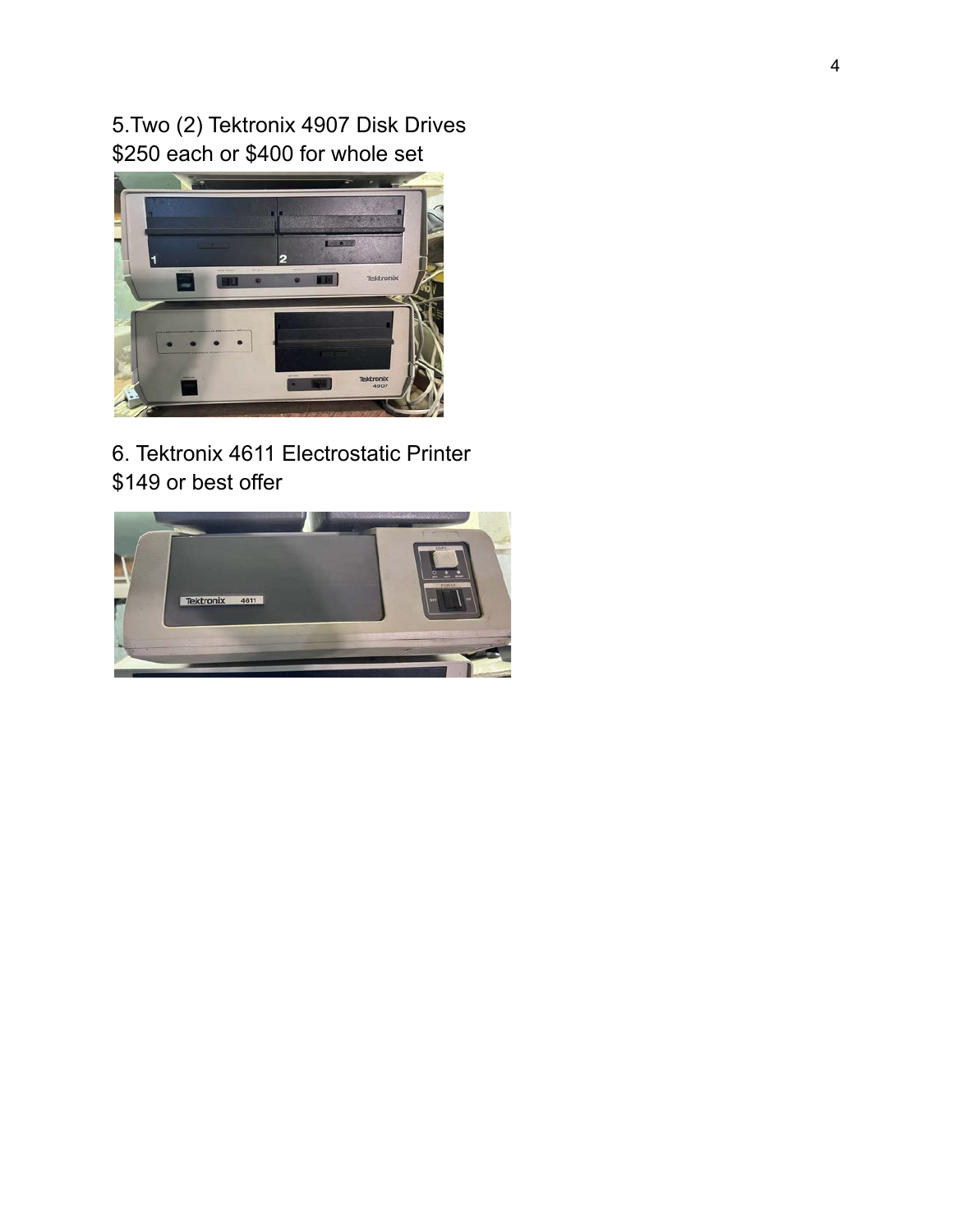7. Tektronix Tablet (about 2 ft x 2ft) \$80 or best offer



8. Tektronix Type 531 Oscilloscope (Circa 1954-55) \$300 or best offer

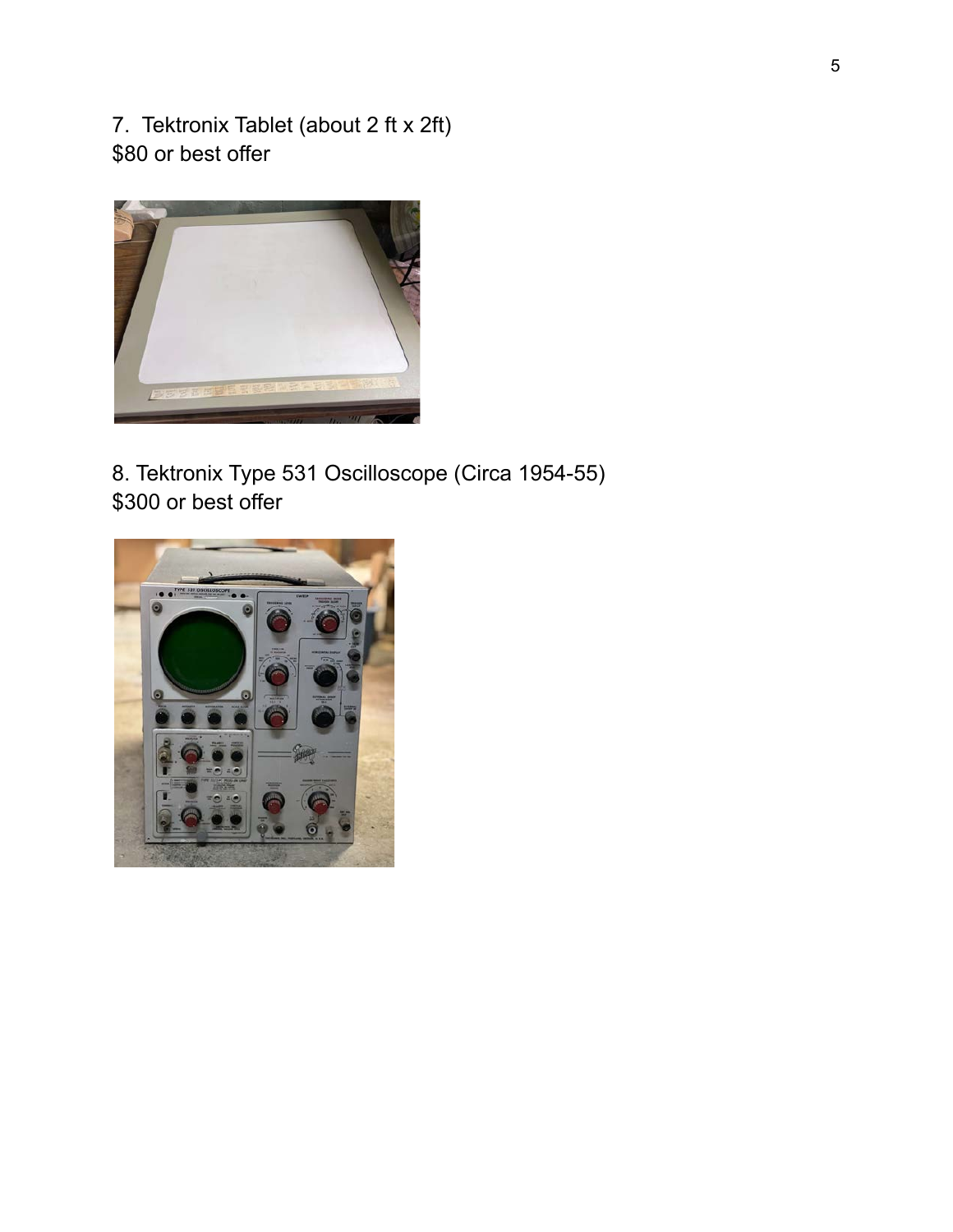9. ADM 3A - ADM Information Displays LSI (Blue Dummy Terminal) \$750 or Best Offer



9. Lafayette Two-Meter Amateur Transceiver with original Manual \$300 or Best Offer



## 10.Teletype ADT233 with Acoustic Coupler \$499 or Best Offer